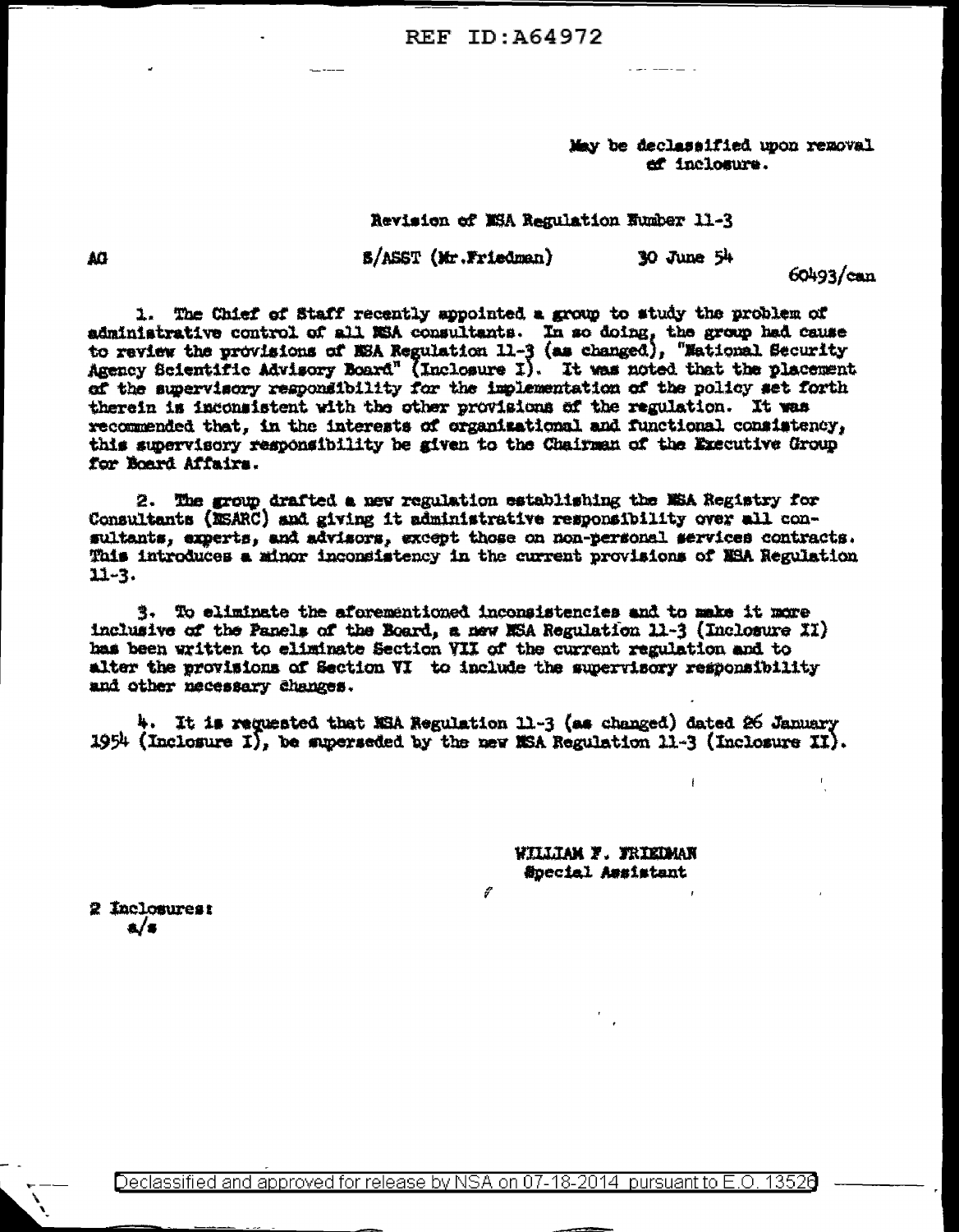# MATIONAL SECURITY AGENCY Washington 25, D. C.

#### **CONFIDENTIAL**

**RSA REGULATION HUMBER**  $22 - 3$ 

## REFECTIVE UNTIL 1 JULY 1955 URIESS SOONER RESCIEDED OR SUPERSEDED

### MATIONAL EECURITY ACENCY SCIENTIFIC ADVISORY DOARD

### **ACCTION**

| BUPERSESSION I                               |  |  |  |  |  |  |  |  |
|----------------------------------------------|--|--|--|--|--|--|--|--|
| GEMERAL II                                   |  |  |  |  |  |  |  |  |
| FUNCTIONS III                                |  |  |  |  |  |  |  |  |
| <b>MEDIEERSHIP</b> YV                        |  |  |  |  |  |  |  |  |
| PROCEDURE V                                  |  |  |  |  |  |  |  |  |
| <b>EXECUTIVE GROUP FOR BOARD AFFAIRS  YI</b> |  |  |  |  |  |  |  |  |

#### **MECTION I - SUPERSESSION**

This regulation supersedes NSA Regulation Mumber 11-3, dated 26 Jammary 1954.

#### SECTION II - GENERAL

1. Purpose. The Mational Security Agency Scientific Advisory Roard (MEASAB) has been established to provide the Director, National Security Agency (MSA), with the services of a group of outstanding technical and professional consultants in certain fields of interest and of major importance to MSA, as well as to afford a valuable source of advice and assistance in solving special or difficult eryptologic and related problems in the field of communications. electronics.

2. Mission. The Maticmal Security Agency Scientific Advisory<br>Board will advise the Director on scientific matters related to the fulfillment of the mission of MSA and will report its recommendations directly to the Director. Individually, the members of the Board Will serve as commultants, within their respective fields of science. to the various activities of MSA.

#### SECTION III - FUNCTIONS

In order to advise the Director concerning possible methods of solving present and future cryptologic and related problems in the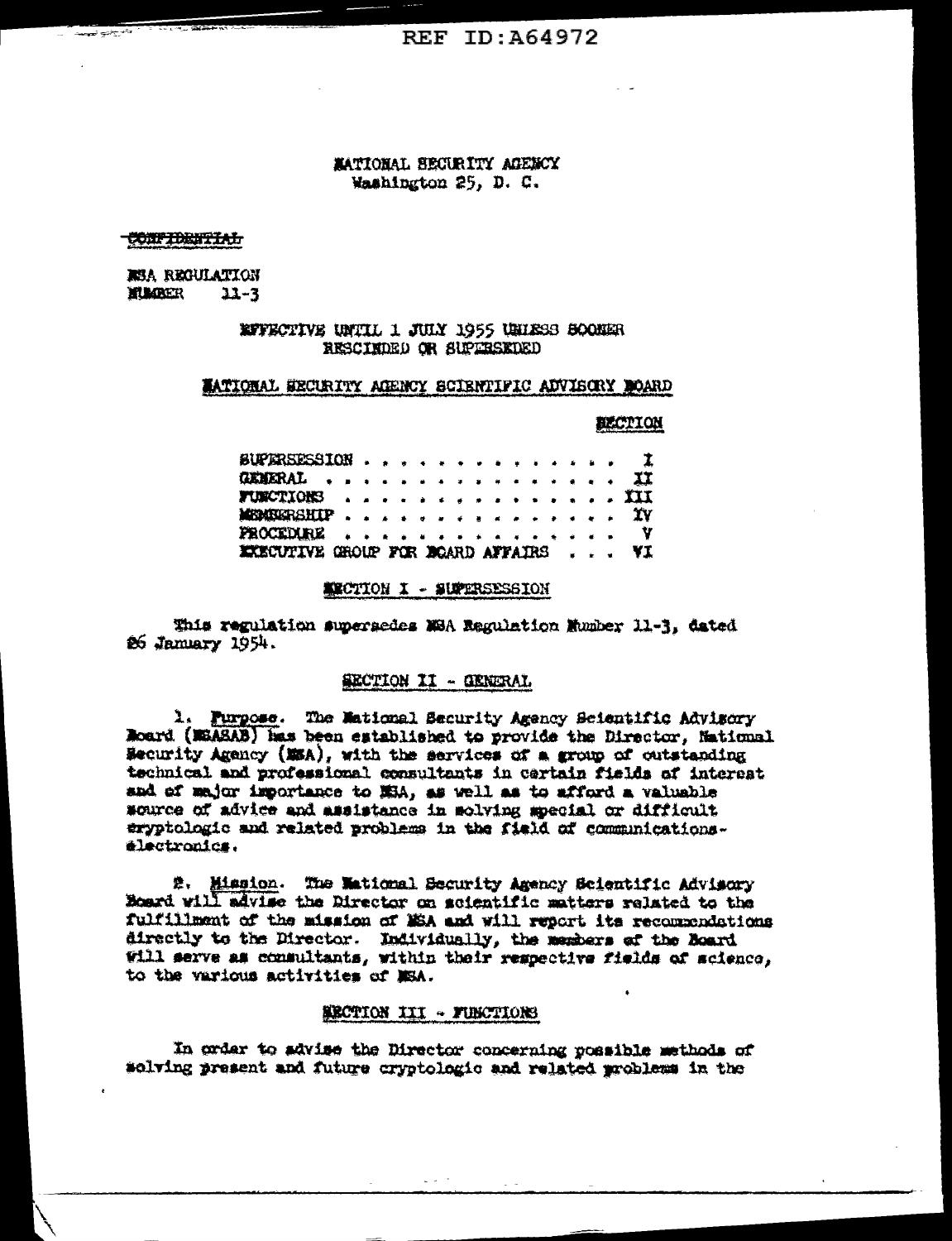## **CONFIDENTIAL**

## NSA REGULATION NO. 11-3

field of communications-electronics, and concerning ways and means of increasing the technical competence of personnel and equipment assigned to the solution of these problems, the Board will:

a. Review all necessary data concerning the principal problems now being attacked and important problems attacked in the past, together with methods proposed for the solutions of these problems, results of applications of these methods, and prediction of the problems which are likely to arise in the future.

b. Bring to the attention of the Director scientific studies and developments which may be applicable to the solution of these problems, and ideas which may lead to solutions or progress toward solutions.

c. Suggest changes of emphasis in the efforts applied, so as to increase the expected gains.

d. Keep the Director informed of the latest studies and developments in various scientific fields of interest to NSA, make recommendations on particular lines of endeavor on which NSA should place emphasis, and assist the Director in establishing contacts with leaders and agencies in these fields.

- \*. When requested by the Director:
	- (1) Survey laboratory, testing, and processing equipment, advising the Director on their adequacy.
	- (2) Evaluate the application of scientific effort on NSA problems.
	- (3) Survey current and projected technical educational programs, review their adequacy, and recommend appropriate courses of study consistent with the most advanced thinking in various fields of science and research.
	- (4) Advise the Director concerning desirable increases in his technical assets (subject to limitations imposed by pertinent regulations and available means) by specific suggestions concerning;
		- (a) Recruitment of scientific personnel.
		- (b) Improvement in working conditions.
		- (c) Mquipment which should be acquired.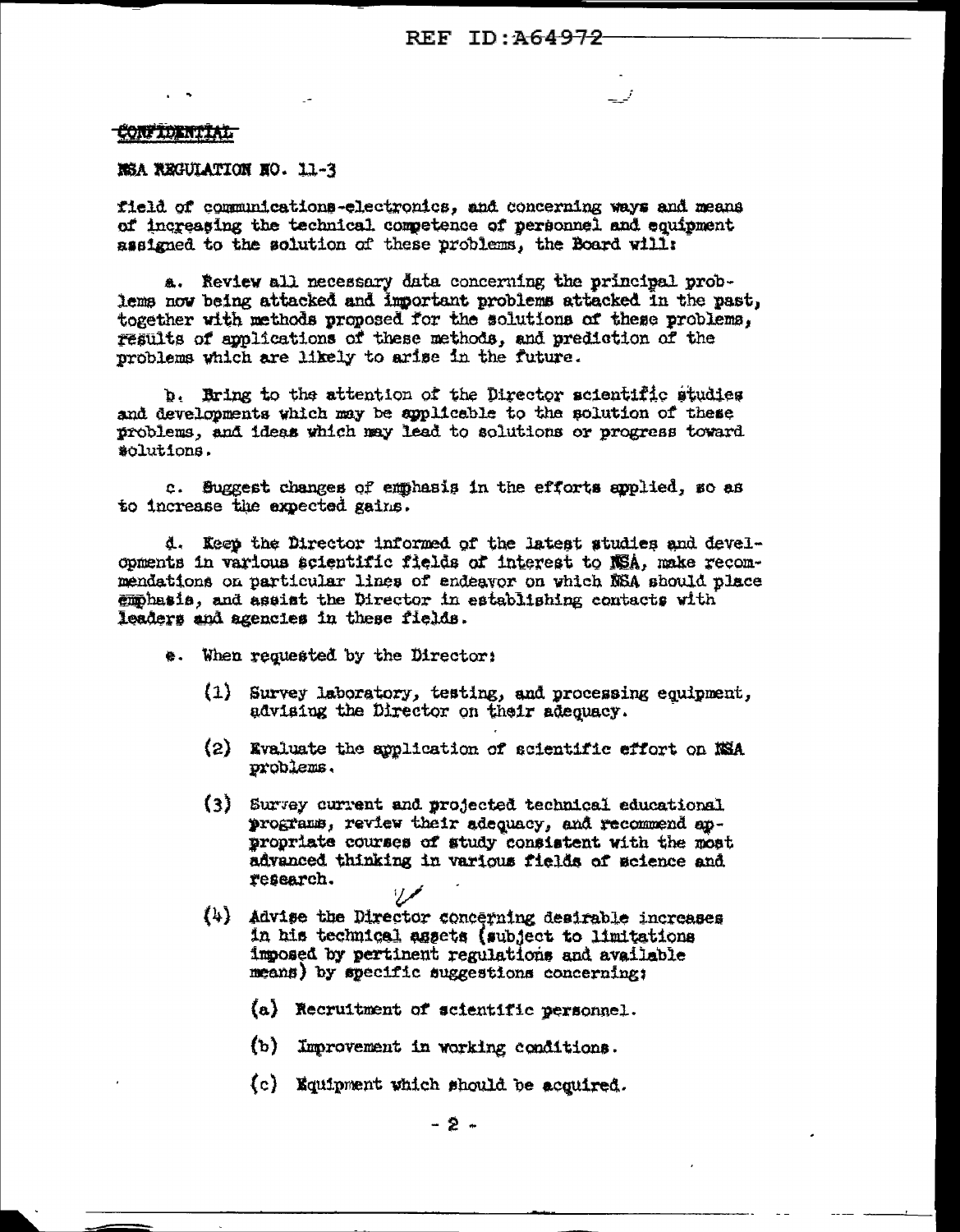### CONFIDENTIAL

MSA MEGULATION NO. 11-3

(5) Act as consultants, individually or in groups, to various activities of NSA.

f. Prepare an annual report to the Director setting forth an account of the activities of the Board, including an evaluation of the contributions of the members acting individually and as a Board.

## SECTION IV - MENBERSHIP

1. Appointment. The permanent members of the Board will be appointed by the Director. The term of the appointment of the members will be at the discretion of the Director. Members will be selected from outstanding men in the various fields of science of interest to NSA.

2. Chairman. The Chairman of the Board will be designated by the Director and will continue as Chairman at the discretion of the Director.

3. Committees and Panels.

a. The Chairman may apportion the membership among appropriate committees to facilitate studying assigned problems and administering Board business. From time to time, for special purposes, the Director may appoint outside scientists to serve as members of ad hoc committees of the Board.

b. The Director may appoint electronic, telecommunications, mathematics and such other panels and sub-panels as may be required to facilitate studying particular problems of interest to the Board.

### SECTION V - PROCEDURE

1. Meetings. Meetings of the Board will be held at such times as sgreed upon by the Director and the Chairman of the Board.

2. Implementation of Board Recommendations. In all cases the Director will notify the Chairman of the Board of action taken on Board recommendations.

### SECTION VI - KXECUTIVE GROUP FOR BOARD AFFAIRS

1. The Executive Group for Board Affairs (KXSAB), composed of NSA personnel, is responsible for:

a. Reviewing NSA problems for possible presentation to the Board, Panels, or Sub-panels.